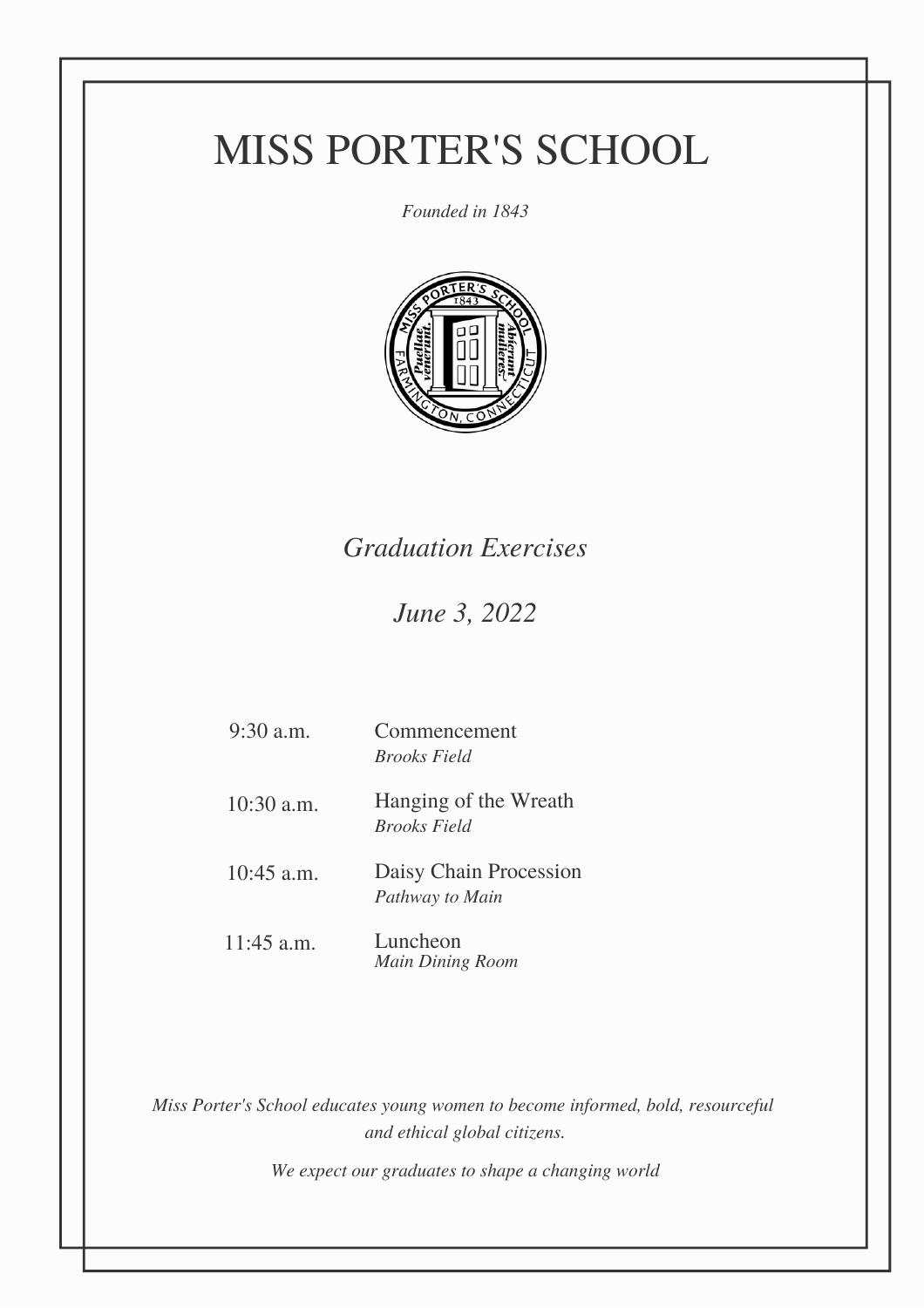### *ORDER OF CEREMONY*

PROCESSIONAL, *Festival March ~ Dedicated to Sarah Porter*

OPENING ANTHEM

*For the Beauty of the Earth*

*For the beauty of the earth For the beauty of the skies; For the love which from our birth Over and around us lies. Lord of all to thee we raise This our hymn of grateful praise.*

*For the joy of human love Brother, sister, parent, child; Friends on earth and friends above For all gentle thoughts and mild. Lord of all to thee we raise This our hymn of grateful praise.*

WELCOME BY THE HEAD OF SCHOOL

REMARKS BY THE STUDENT HEAD OF SCHOOL

DEDICATION BY THE SECOND HEAD OF SCHOOL

SONGS BY THE PERILHETTES

INTRODUCTION

COMMENCEMENT ADDRESS

AWARDING OF DIPLOMAS

Dr. Katherine G. Windsor

Kristabel Kenta-Bibi

Bernard Boekelmann *Music Director 1884-1902*

Natalie Yarnall

Perilhettes, Class of 2022

Christine M. Pina *Chief Advancement Of icer*

Shakira Ramos Crespo '98

Nancy Klingenstein Simpkins '73 *Chair, Board of Trustees* Katherine G. Windsor

Timothy Quinn *Chief Academic Of icer*

PRESENTATION OF THE CLASS OF 2022

Timothy Quinn

#### HANGING OF THE DAISY WREATH

#### CLOSING ANTHEM

#### *America the Beautiful*

*O beautiful for spacious skies, For amber waves of grain, For purple mountain majesties Above the fruited plain! America! America! God shed thy grace on thee, And crown thy good with brotherhood And crown thy good with brotherhood From sea to shining sea!*

*O beautiful for patriot dream That sees beyond the years Thine alabaster cities gleam Undimmed by human tears! America! America! God shed his grace on thee, From sea to shining sea!*

RECESSIONAL, *Pomp and Circumstance March No. 1*

Edward Elgar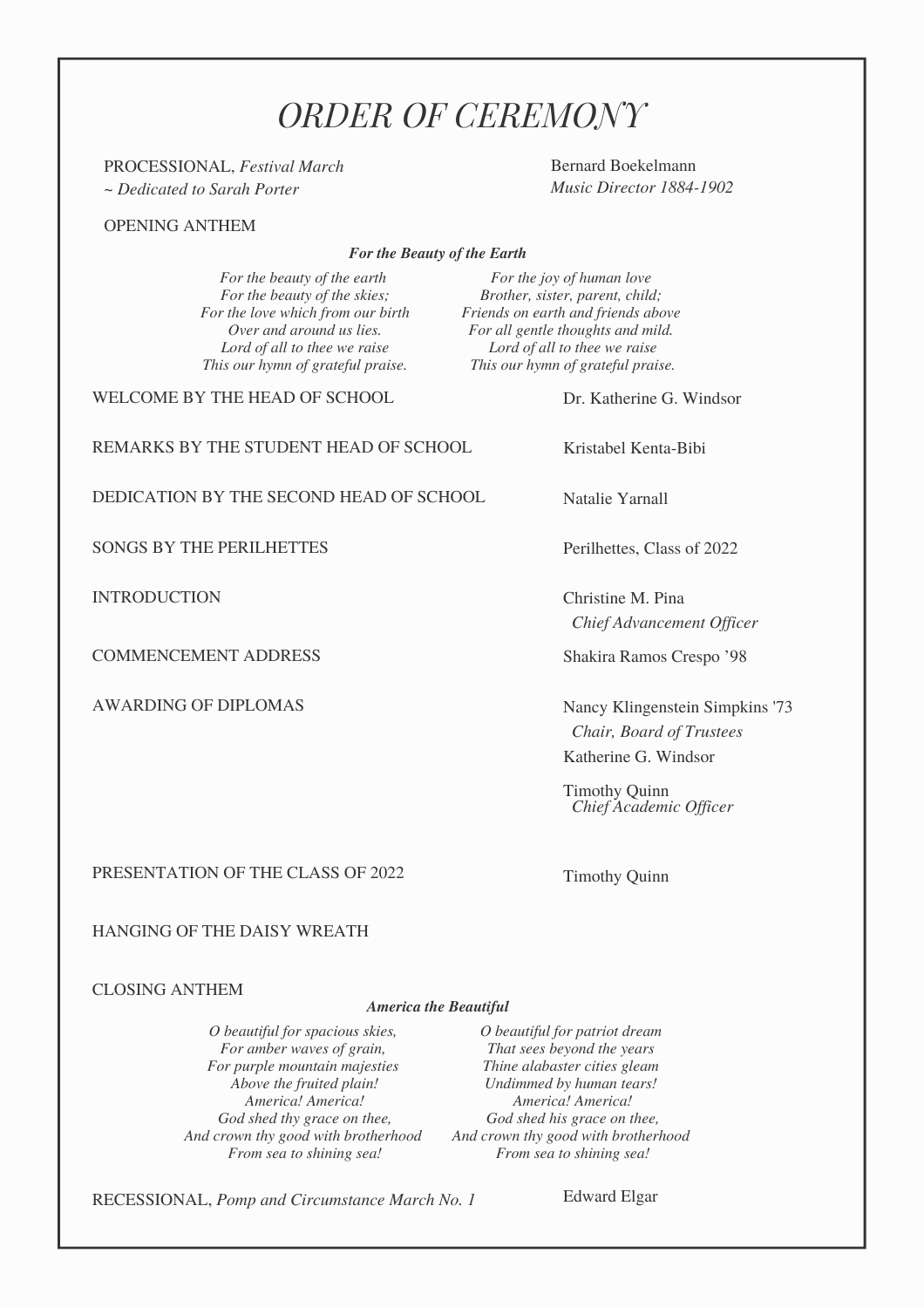## *GRADUATION TRADITIONS*

#### **Hanging of the Daisy Wreath**

Immediately following the awarding of diplomas, a wreath of daisies is hung to honor all Ancients, past and present. The seniors who have the largest number of Ancients in their families gather together, and the girl with the longest and most direct line of legacies hangs the wreath. The Perilhettes and legacy students then sing the Alma Mater, written by Margaret Williams in 1910.

#### *Alma Mater*

*Oh Farmington, we love you, our hearts will e'er be true You'll be our Alma Mater, we'll be all things for you We'll sing to you forever, and with fervor raise Our songs of true devotion, and of our schoolgirl days. When joyous days are over, they'll e'er in memory stay They'll never be forgotten, though we are far away We'll always keep our friendships, with schoolgirl friends so dear And with delight remember the pleasures we've had here.*

#### **The Daisy Chain**

There is no written record of when Miss Porter's School first adopted this tradition, though we believe it dates back to the late 19th century. Students wove the chain from daisies they picked in local fields and, in 1909, the Daisy Chain Song was written by senior Dorothy Draper. The seniors sing this song as they carry the chain from the Swan Pond up to the fountain garden. They are escorted by the Perilhettes, who carry crooks to help the girls keep the rhythm. Today, a local florist uses over 8,000 daisies to weave the "chain our hearts made fast and entwined around the school."

#### *The Daisy Chain Song*

*Farmington we raise our voices, praising thee in love tonight, To our dear school whose name rejoices all our hearts with deep delight. Here we march to plant the ivy, daisy chain we're proud to bear, May the girls who follow after keep her honor bright and fair. As we march our thoughts go stealing, to the happy hours now past, Friendships true with tears we're sealing, through our lives they'll ever last. Old-time customs, old-time duty, in this form we give to you Take the flowers in their pure beauty from the Old Girls to the New.*

#### **Planting of the Ivy**

Along the way to the fountain garden, the daisy chain stops at the Main portico where the copper beech, the largest tree on campus, once stood. When the seniors reach the portico, the Student Head of School and Head of Perilhettes are given a silver trowel and a pot of ivy for planting at its base. The daisy chain then resumes its course. The ceremonial trowel is returned to its cabinet to be safely locked away until the next graduation.

#### **Singing at the Fountain**

Since 1908, the songs Moonbeams and the Farmington Alma Mater have been sung at the fountain by all students and Ancients present. This marks the conclusion of the graduation ceremonies.

#### *Moonbeams*

*Farmington we sing to thee, and to thy dear name Which has stood for all that's true, and which has gained such fame Years may come and years may go, future all unknown But we girls will always say: Farmington's our home!*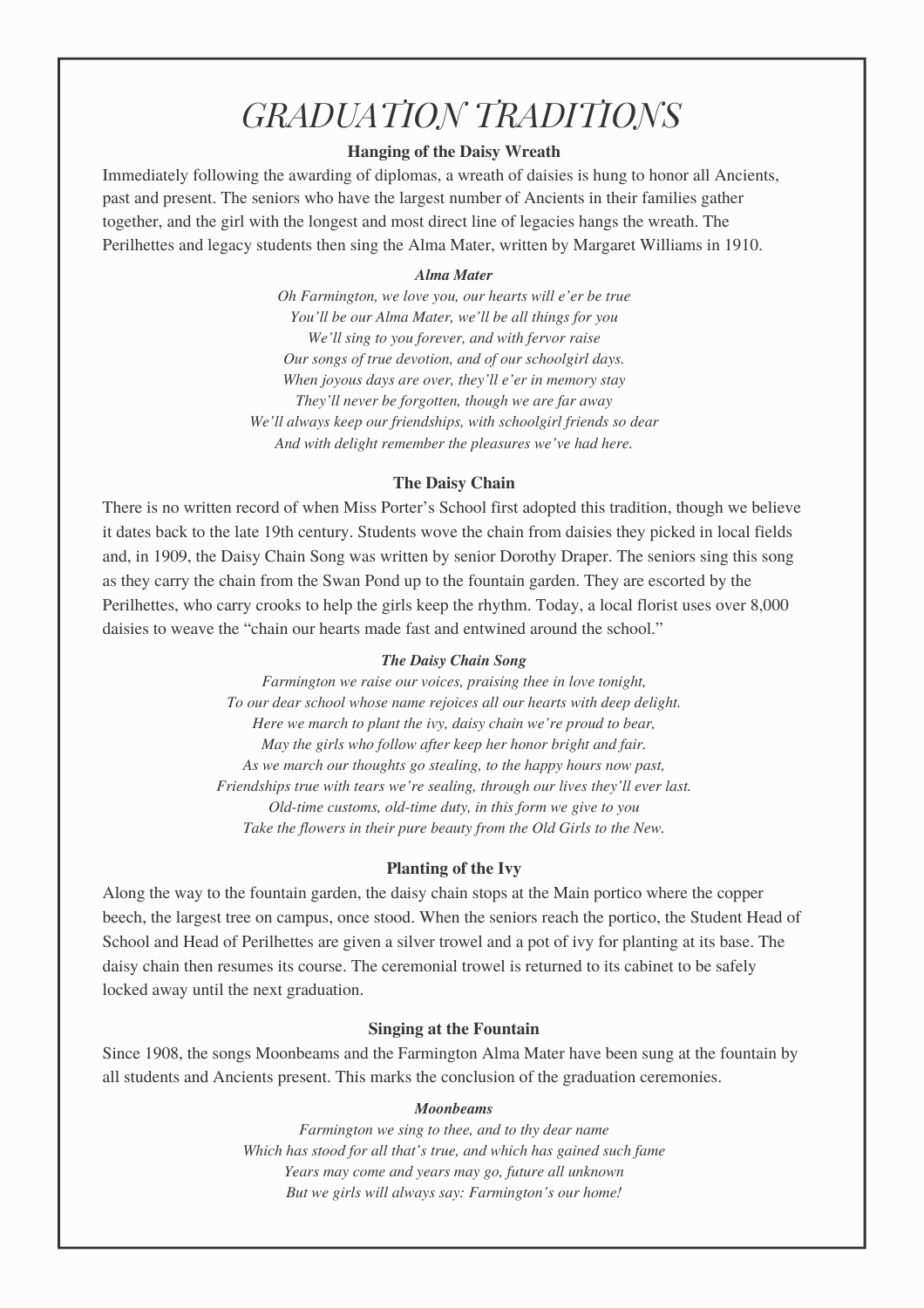### *THE CLASS OF 2022*

Mae Abreu *Farmington, Connecticut* Annabel Adeyeri *Edgewater, New Jersey* Katherine Anderson *Canton, Connecticut* Molly Josselyn Andrews *Deep River, Connecticut* Ella Nicole Bain *Easton, Massachusetts* Victoria F.L. Black *Windsor, Connecticut* Madeline Blake *Dhahran, Saudi Arabia* Lara Boersma *Vught, Noord-Brabant, Netherlands* Honora Bohannon Carrollton, Georgia Virginia (Nia) Carroll *West Hartford, Connecticut* Laurel Elizabeth Caruso *New York, New York* Tsz Hei Jasmine Chan *Hong Kong, Hong Kong* Yuan Cho *Seoul, South Korea* Maggie Elizabeth Coyne *Madison, Connecticut* Nande Bobbi Cuba *Johannesburg, South Africa* Maeve Dabney *West Hartford, Connecticut* Marah Deckers *Avon, Connecticut* Xizhi "Dori" Dong *Beijing, China* Georgia Finley *West Hartford, Connecticut* Charlotte Fisher *Redding, Connecticut* Sophia Maria Foschini *Avon, Connecticut* Natalie Godoy, Post-graduate *Avon, Connecticut* Caroline Gray *Newington, Connecticut* Madison Hagberg *Avon, Connecticut* Maeve Desloge Haggerty *Dedham, Massachusetts* Taylor Hall *Plantsville, Connecticut* Lucy Hallinan *Winnetka, Illinois*

Ava Holland Burlington, Connecticut Lauryn Holloway *Bloomfield, Connecticut* Jessica Hua *Farmington, Connecticut* Katherine H. Hudson *Jackson, Wyoming* Sabrina Iannucci *Middletown, Connecticut* Lily Penelope Robina Eleanor Jenden *New York, New York* Essence Mary Nicole Johnson *New York, New York* Mira Karande *Concord, Massachusetts* Kristabel Ngumlonko Kenta-Bibi *Glastonbury, Connecticut* Bridget Fox Keogh *Darien, Connecticut* Zoe Pickle Kerns *North Adams, Massachusetts* Zainab Zaara Erevia Khalid *Farmington, Connecticut* Eshal Khurram *Udhailiyah, Saudi Arabia* Cecelia Ann Klein *West Hartford, Connecticut* Jillian Krasusky *Tolland, Connecticut* Frankie LaBow *Palm Beach, Florida* Elle Lansing *Farmington, Connecticut* Helen Maxwell LaPointe *West Hartford, Connecticut* Lauren Leavitt *Burlington, Connecticut* Soleil Belle Lech *Stonington, Connecticut* Faith Blossom Lee *Hong Kong, Hong Kong* Sacha Licholai *Boston, Massachusetts* Laura Liu *Beijing, China* Sofia Lodovico Hendricks *Edgartown, Massachusetts* Charlotte Loomis *Norwalk, Connecticut* Eshe Lovely *East Windsor, New Jersey* Bronwyn M. Madan *Etna, New Hampshire* Samantha Manafort *Plainville, Connecticut*

Colleen Newman Houston, Texas Eunice Akoth Ochieng' *Nairobi, Kenya* Halle Grace Puchalski *Avon, Connecticut* Jiyoung Pyo *Seoul, South Korea* Teagan Quinlan *Brookline, Massachusetts* Kathryn Roller *Avon, Connecticut* Audrey Elena Roth *Volente, Texas* Emma Ruccio *Southington, Connecticut* Eleanor Rutledge *Chicago, Illinois* Bianca A. A. Sada *Jakarta, Indonesia* Reina Salama *Farmington, Connecticut* Haydn Elizabeth Shaw *West Simsbury, Connecticut* Kaiya Simmons *Miller Place, New York* Alexa Lucia Sirica *Bristol, Connecticut* Ella Smith *Henderson, Nevada* Elizabeth Song *Farmington, Connecticut* Morgan Maria Sperry *Hackensack, New Jersey* Jenny Sun *Xuhui District, Shanghai, China* Rishitha Talluri *Ellington, Connecticut* Supicha "Ivy" Tangchakkrachai *New York, New York* Annie Wion *Farmington, Connecticut* Natalie Skye Yarnall *Avon, Connecticut* Yueran Joy Yu *Nanjing, Jiangsu, China* Ana Zamarripa Zercovitz *Mexico City, Mexico* Yiran "Lucy" Zheng *Shanghai, China* Ellie Zhou *Hong Kong, Hong Kong* Jiarui Zhou *Shenzhen, Guangdong Province, China* Sabrina Alexis Zottola *New Britain, Connecticut*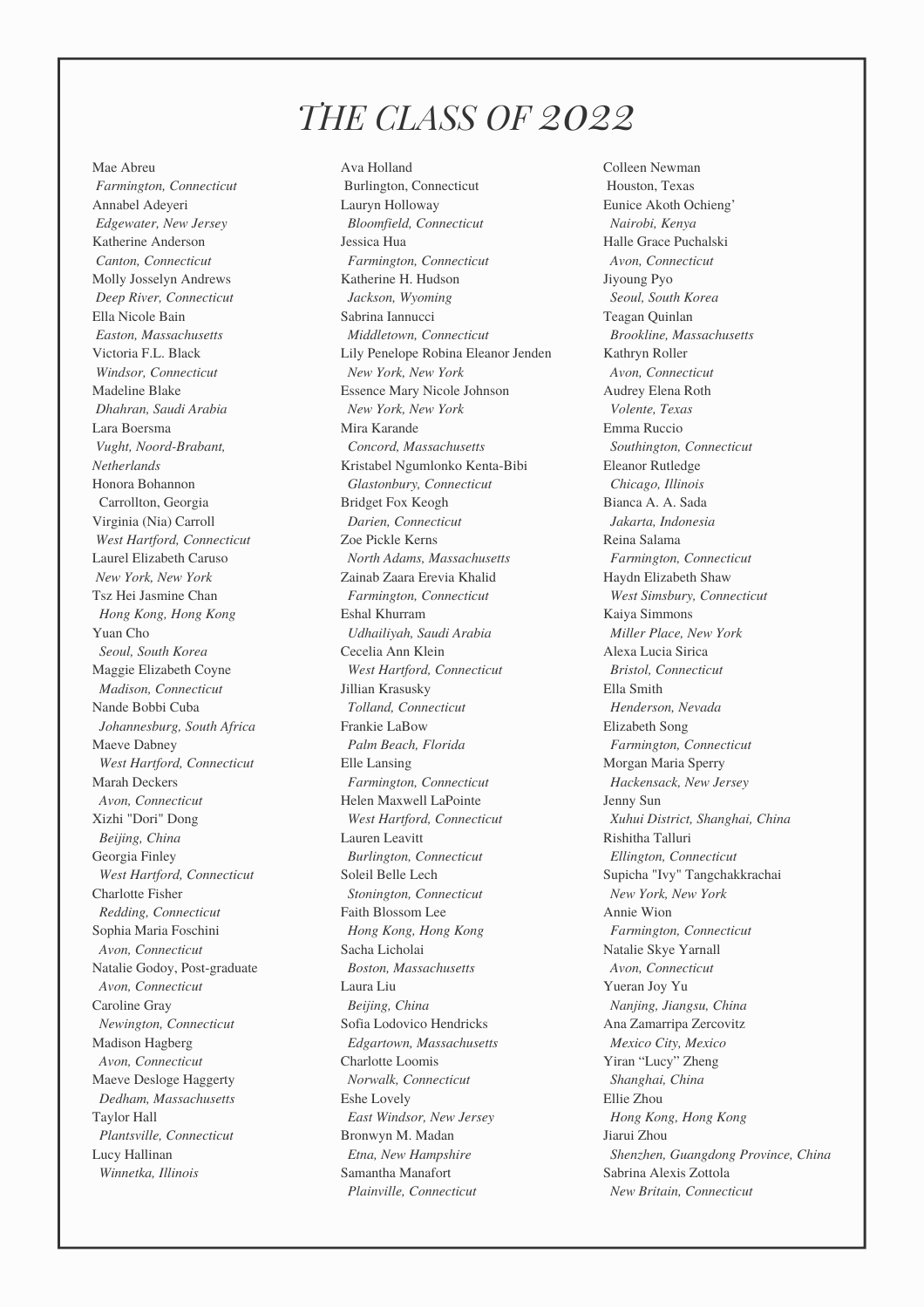### *THE FACULTY*

Katherine G. Windsor, *Head of School* Ed.D. University of Pennsylvania The Virginia Durand Shelden '39 Chair Timothy Quinn, *Chief Academic Of icer* Ed.M. Harvard University The Ellen Stuart Poole '26 Academic Chair Ericka Alschuler, *College Counseling* M.Ed. Springfield College Ashley Amoabeng, *Of ice of Equity & Inclusion, Of ice of Student Life* B.A Wellesley College Nelle Andrews, *English Department Chair* M.A. Wesleyan University Pauline Foster Reed 1910 Teaching Chair in English Meghan Anthony, *House Director* M.Ed. University of Saint Joseph Alysa Auriemma, *English* M.A. University of Connecticut Katie Ayers, *History* Ph.D. Virginia Polytechnic and State University Lauren Bahre, *House Director* B.A. Duke University Ernest Beaulieu, *History* B.A. Rhode Island College Sydni Bellucci, *House Director* B.A. Manhattan College Jamiah Bennett, *Penn Fellow English* B.A. University of Connecticut Michael J. Bergin, *Chief Financial & Operating Of icer* M.B.A. American University Josh Bezdek, *Arts* M.F.A. Washington University in St. Louis Kelly Block, *Languages* M.Ed. Boston College Katherine Boeve, *Languages* Ph.D. Princeton University Dan Bradshaw, *Mathematics* M.A. Salem State University Emily Bryk, *Science* M.S. Rutgers University Warren S. Hance Chai*r* John Bryk, *Technology, Innovation, Entrepreneurship Chair* Ph.D. Rutgers University Georgia Burman, *Director of Nursing* B.S.N. New York University Ana Calciano Pratt, *Dean of Students* M.S.Ed. University of Pennsylvania Sarah Cassidy, *Science* B.S. University of Hartford Elena Castro Diaz, *Languages* Ph.D. Universidad da Coruña Ward L. Johnson Teaching Chair Evadne Coache, *Counseling* M.S.W. University of St. Joseph

Kirstin Coffman, *House Director* M.Ed. Saint Joseph College Michelle Coster, *Assistant Dean of Students* B.S. Central Connecticut State University Katrina Council, *History* M.A. University of Southern California Kaitlin Cowles, *Mathematics* M.S.Ed. University of Pennsylvania Avi Dubnov, *Director of Athletics* M.S. University of Hartford Santiago Enrique-Arias, *Language Department Chair* M.A. Université de Rennes 2 Haute Bretagne Maria Escribano, *Languages* M.A. Wesleyan University Kaitlin Faticoni, *Alumnae & Development* B.A. Simmons College Amanda Friedman, *Dean of Equity & Community Life* M.A. University of Connecticut Tessa Grunwald, *Arts* B.A. Manhattanville College Cathie Hillian, *Counseling* M.A. Springfield College Miao Hwang, *Languages* M.S. University of New Haven Diane R. Johnson, *Chief Communications and Public Health Of icer* M.P.H. University of North Carolina at Chapel Hill Katie Johnson, *House Director* B.A. Central Connecticut State University Tricia Jorden, *College Counseling* M.S. Tufts University Nida Kazmi, *History* M.A. University of Connecticut Amanda Magary Kice, *Director of Counseling* M.S.W. Columbia University Ariana Kolins, *Arts* M.F.A. University of Colorado-Boulder Jen Lin, *Languages* M.Ed. Post University Alexandra London-Thompson, *Director of Theatre* M.A. King's College, London Susan Martell Jenkin, *Chief Equity and Inclusion Of icer* M.A. Columbia University Independence Foundation Teaching Chair Heidi Mason, *House Director* B.S. Northwestern University Kelly McCray, *Languages* M.A. Brown University Cindy Moeller, *English* B.A. Florida Atlantic University Eileen B. Mooney, *Mathematics* A.L.M. Harvard University Elsa Parker Armour Teaching Chair